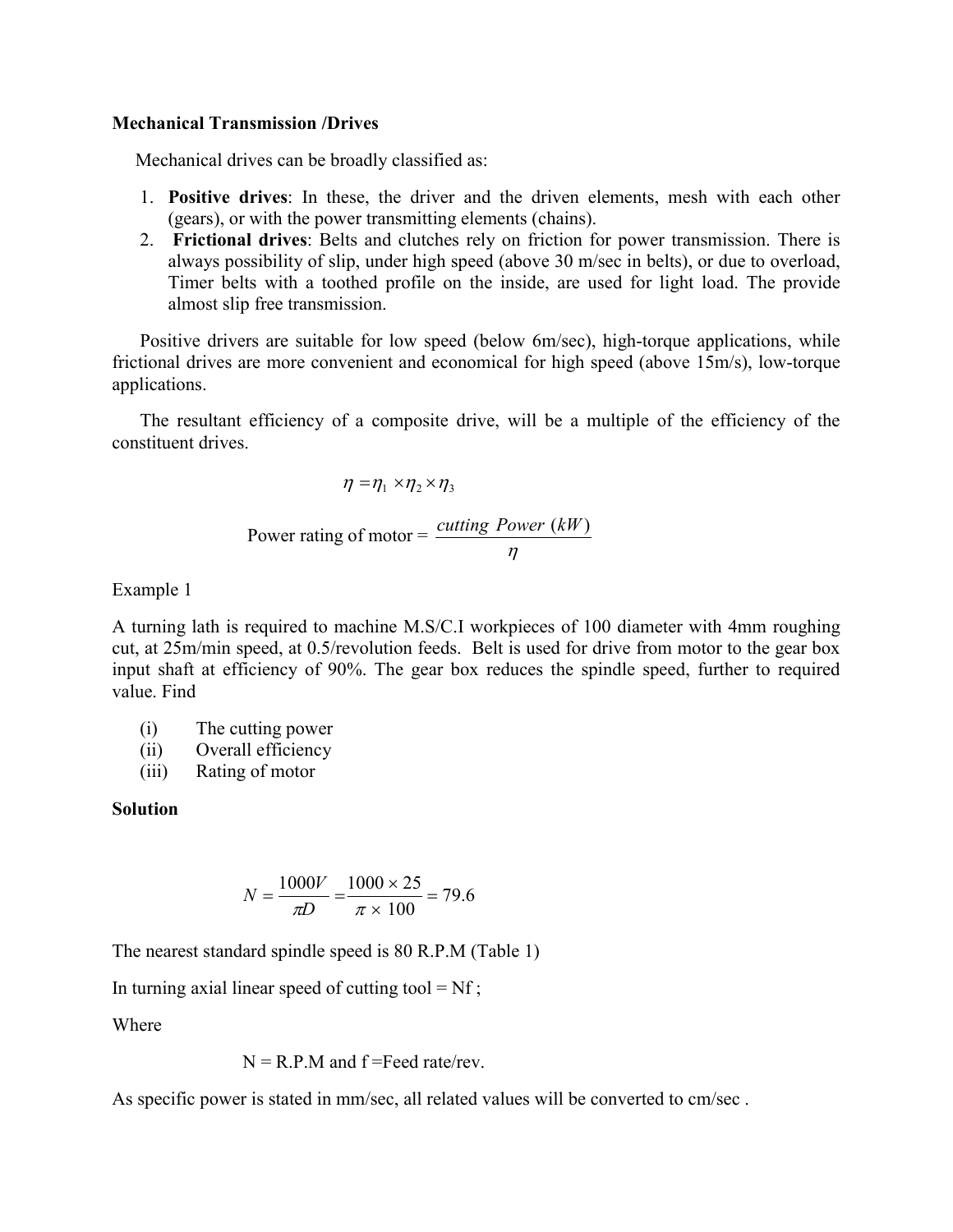$$
\therefore Linear \text{ Feed Rate} = N_f = 80 \times 0.5/10 \text{ per min}
$$

$$
= 4 \text{cm} / \text{min}
$$
  
Linear \text{ feed rate} / \text{sec} =  $\frac{4}{60}$  = 0.067 cm / \text{sec}

The 4mm cut removes material in the annular area between 100 and 92 (100-2  $\times$  4) diameters

Material removal/sec (mm) =  $0.7854 \times (10^2 - 9.2^2) \times 0.067 = 0.808$ 

Among M.S. and C.I, hardness can be higher for C.I. Specific power for C.I. (24,BHN) is 2.51 kW/mm.sec.

$$
\therefore \text{Cutting power} = 2.51 \times 0.808
$$
\n
$$
= 2.03 \, kW
$$

Increase in power requirement due to worn-out tool can be 100% in rough turning

$$
\therefore Max, cutting power = 2.03 \times 2 = 4.06 kW
$$
  
overall  $\eta = \eta_1$  (belt)  $\times \eta_2$  (gear)  $\times \eta_3$  (motor)  
= 0.9  $\times$  0.7  $\times$  0.9 = 0.567  
Rating of motor =  $\frac{4.06}{0.567}$  = 7.16 kw  
= 7.5 (nearest higher s tan dard rating)

Motor speed should preferably be at mean value of speeds (R.P.M)

#### **Example 2**

A machine tool spindle has six speed 355, 600, 710, 1,000, 1400 and 2,000. Select suitable speed for a 75kW motor. Draw the ray diagram for the arrangement, assuming belt drives.

## **Solution**

Preferable electric motor speed =  $N<sub>m</sub>$ 

$$
N_m = \frac{N_{\text{min}} + N_{\text{max}}}{2} = \frac{355 + 2000}{2}
$$

$$
= 1177.5
$$

From table 2, it can be seen that the nearest minimum motor speed is 950 R.P.M, for six pole motors above 3.7kW.

It will be convenient to use a 2 stage transmission. The two intermediate speeds can be equal to the middle terms of the lower three speeds (355, 500, 710), i.e. 500 R.P.M., and the upper three speeds (1,000, 1,400, 2000) i.e. 1400 R.P.M. Then the intermediate shaft should have two speeds: 500 and 1400 R.P.M.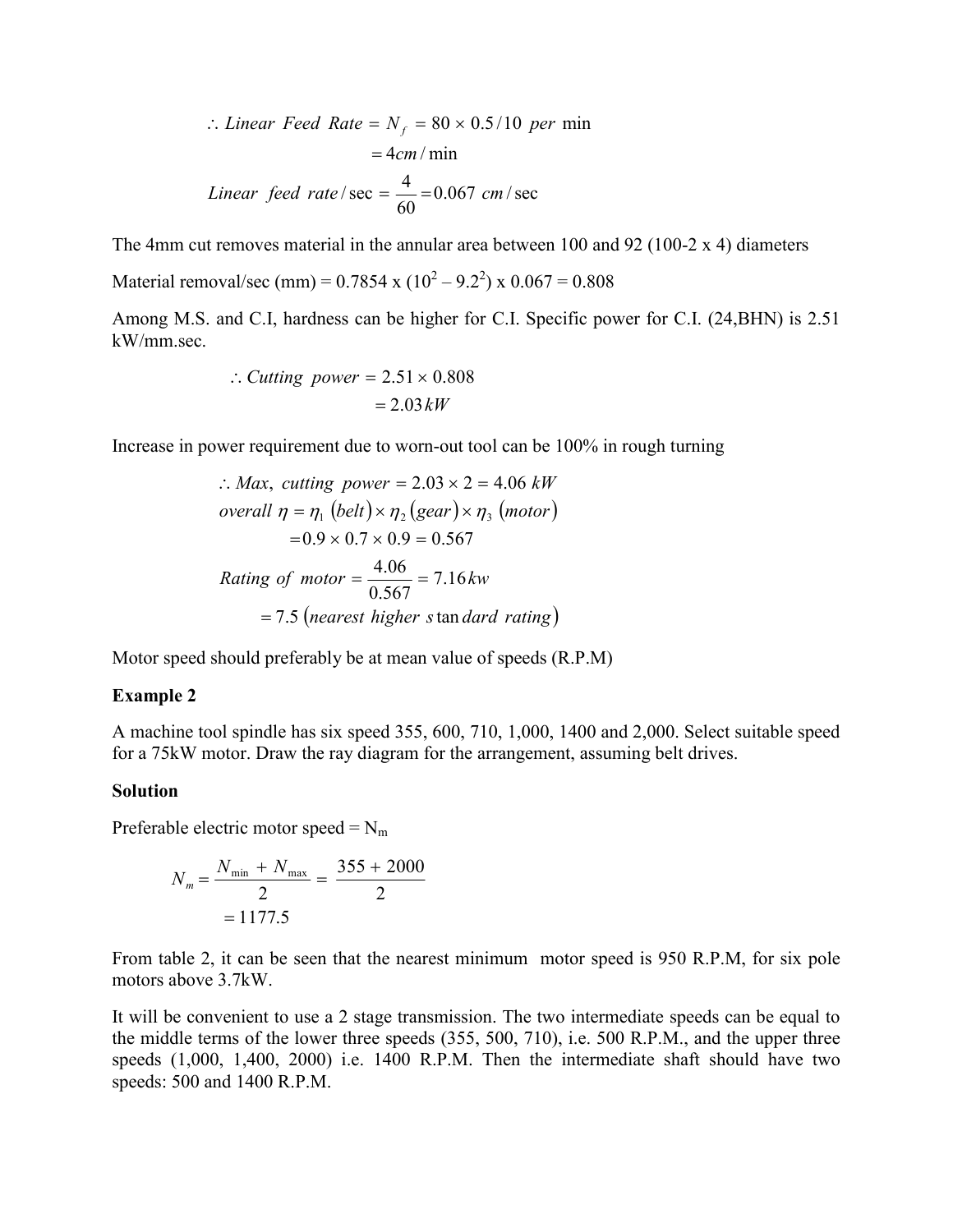- For drawing the ray diagram (Fig.3a ) draw three parallel vertical lines with suitable spacing (say 50mm). the left line will represent the input motor shaft, the middle-the intermediate shaft, and the right one-the output at the machine spindle.

- On the right, on the spindle line, mark six equidistant points with suitable spacing, say 20mm. These six points represent six spindle speeds. Write the speeds on the right of the line: the lowest speed (355) at the lowest point, and each higher speed near the next higher point, with 2000 at the uppermost point.
- Draw from the points representing speeds 500 and 1,400 R.P.M, horizontal lines towards the left, to meet the middle line for the intermediate shaft. Mark intercept points with speeds 500 and 1400 R.P.M.
- Join the point for 500 R.P.M on the intermediate shaft, with the points representing lower speeds 355 and 710 R.P.M. Similarly, join the point for 1,400 R.P.M on the intermediate shaft, with points for 1,000 and 2000 R.P.M, on the spindle shaft. We now have the ray diagram for transmission between the spindle and the intermediate shaft.
- Now, Mark a point on the left input line, representing motor R.P.M 950. It will be almost in line with the point representing 1000 R.P.M on the right (spindle) shaft line. Write the motor speed near the point.
- Join the motor speed point with the intermediate speeds points 500 and 1400, on the middle line to finish the ray diagram.

Suppose the 950 R.P.M is not immediately available. We can use the commercially popular 1410 R.P.M motor, or 700 R.P.M motor. Still, the intermediate shaft speed can remain the same. Fig. 3b shows the ray diagram for a 1,400 R.P.M, motor, while Fig. 3c shows the speed chart for a 700 R.P.M motor. Ray diagrams or speed chart are blue-prints plans for speed change to be effected.

The most important parameter in a speed chart is the transmission ratio (i). As each stage of speed change might involve a maximum of three transmission ratios. We will distinguish them by the suffices 'h' (higher), 'm' (middle), and 'l' (lower). Similarly, shafts involved in the changes will be distinguished by the stage suffixes for input, I, II, III etc. for the following stages; i.e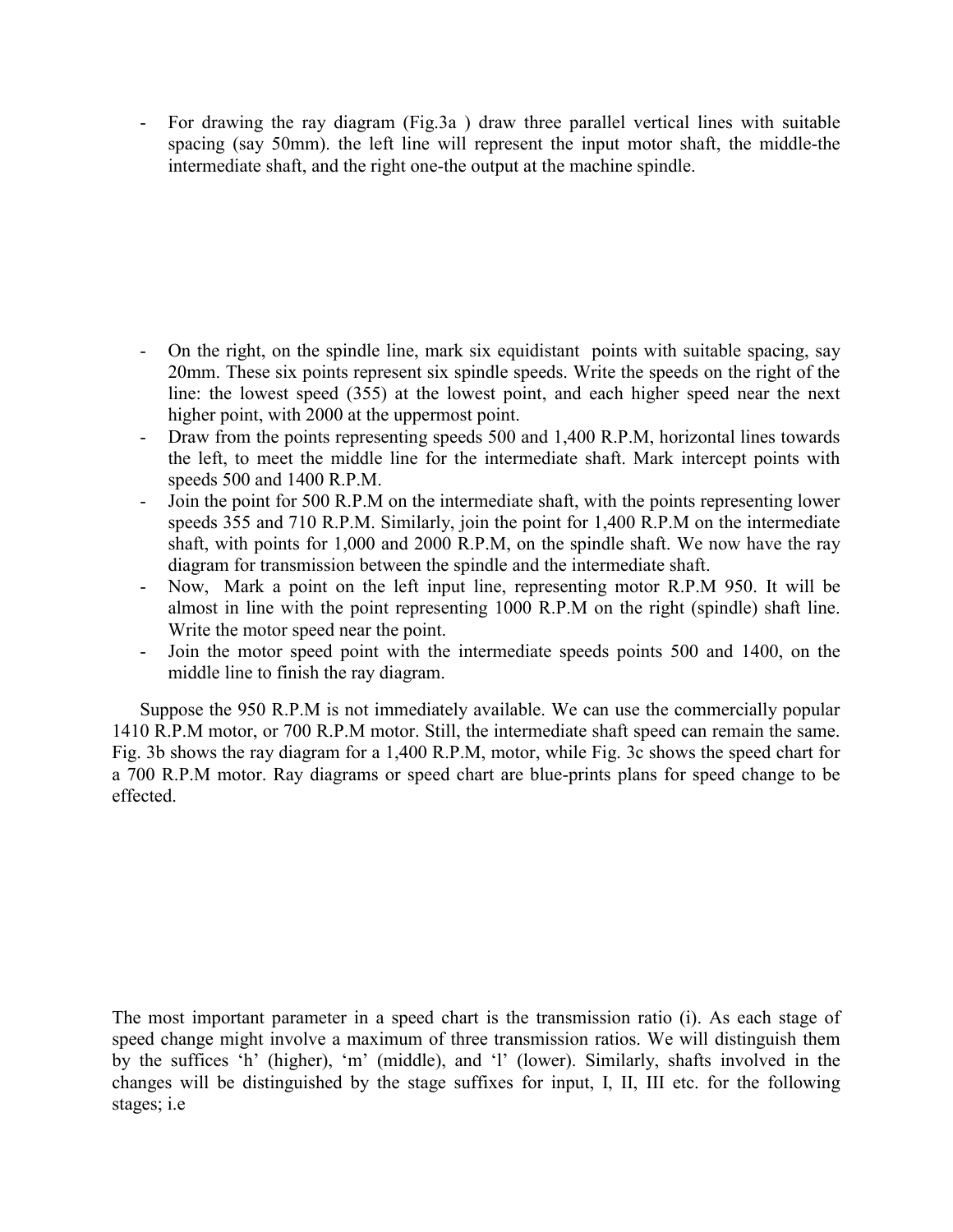Transmission Ratio (i) =  $\frac{Input \ R.P.M}{Output \ R.P.M}$ . . . .

$$
= \frac{N_1}{N_2} \left( or \frac{N_2}{N_3}, \frac{N_6}{N_5} \text{ etc.} \right)
$$

Thus, for the transmission ratios between motor shaft I and intermediate shaft II in Fig. 3a are:

$$
{}^{i}I II h = \frac{950}{1400} = 0.678 \text{ and } {}^{i}I II 1 = \frac{950}{500} = 1.9
$$

Ratio for Fig.3b will be:

$$
{}^{i}I II h = \frac{1410}{1400} = \frac{141}{140} = 1.007
$$

$$
{}^{i}I II 1 = \frac{1410}{500} = 2.82
$$

Assignment:

Deduce transmission ratio for Fig. 3c as an exercise

## **BELT DRIVES**

Belt drives are more convenient for higher speed. The transmission capacity decreases with a decrease in the angle of the arc of contact (Table 3). At speeds exceeding 10m/s, there is a slip between the belt and the pulley (Table 4). It affects the torque capacity (Table 5). V belts with 40<sup>o</sup> included angle and thicker cross section must have higher diameter pulleys, for proper contact.

Table 5 gives d the minimum pulley diameter, and (Fig. 4) gives the groove size, margins, and angles, for various standard sections. Bigger pulley diameter depends upon the transmission ratio(i).

For V belt, the ideal center distance can be found from the following equation:

Centre distance = C=
$$
\frac{1.5D}{\sqrt[3]{i}}
$$
  
\n $C_{min} = 0.55 (d + D) + h$   
\n $C_{max} = 2(d + D)$ 

The center distance (C) must be adjusted to permit usage of standard belt lengths available. Belts are specified by inside length (Li). The pitch line length  $(L_p)$ , used for finding the center distance between pulley passes through the neutral axis of the belt.

$$
L_p = L_i + p
$$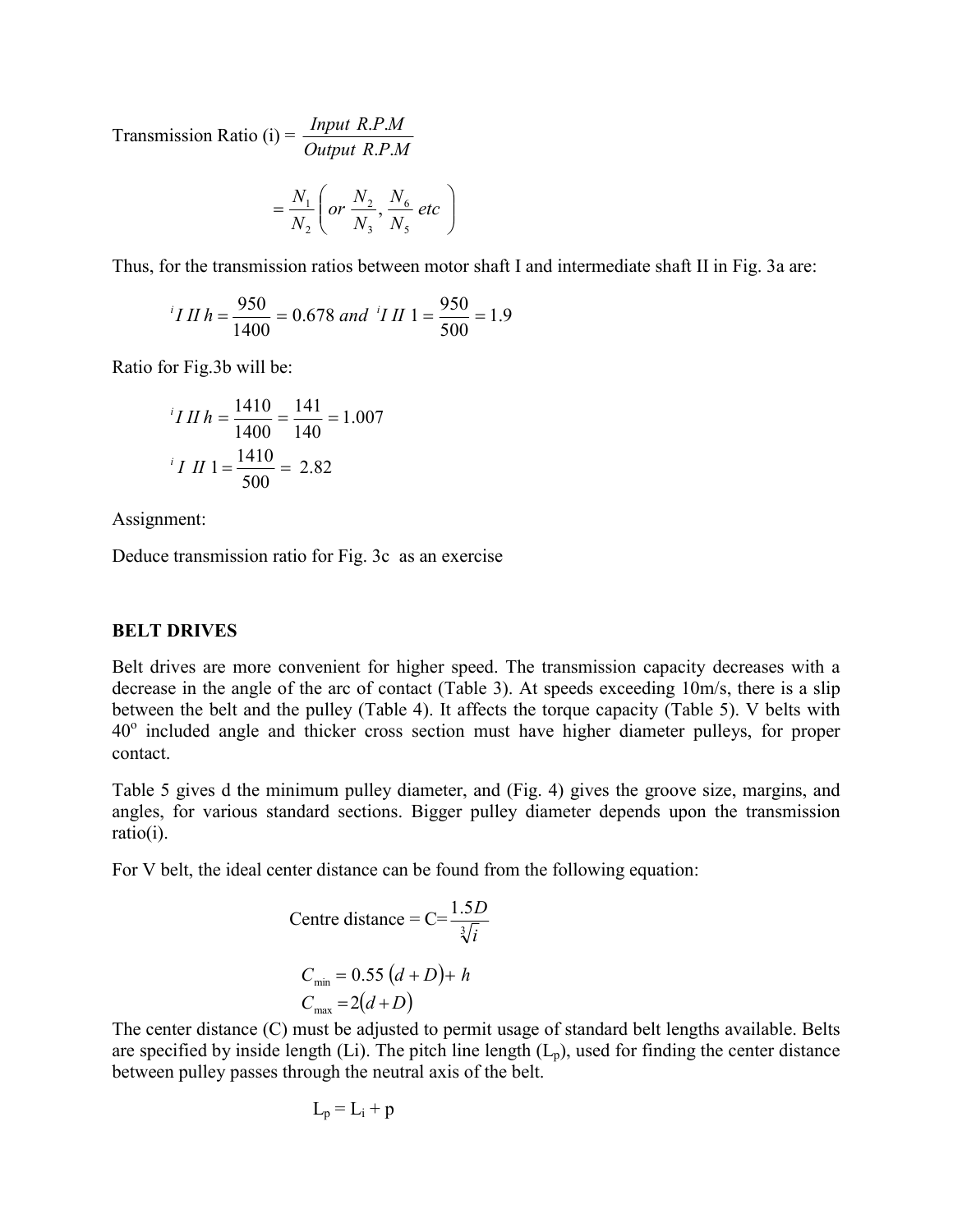Note: 'V' belts are graded in length. The grade unit is 2.5 in inside (or pitch) length. 610-1168, 5 in lengths 1219-1778, 7.5 in lengths 1905-1168, 10 in lengths 2464-4013, 12.5 in lengths 4115- 6807, 15 in length 7569-9093 and 17.5 in lengths 9855-16713. Suffix 50 means the actual length is equal to the specified standard length.

B 1016-49 means that the B section (17 x 11) belt has length, one unit (50-49) less than the standard length , The unit is 2.5 for lengths 610-1168. It means the belt is shorter by 2.5, i.e.

Actual length =  $1016 - 2.5 = 1013.5$ 

Similarly, C 3404-52 means the C section (22 x 14) belt is 2 units (52-50) longer than the standard length 3,404.

Actual length =  $3,402 + 2 \times 10$  (unit for length,  $(2,464 - 4013) = 3,422$ .

When more than one belt is used, the belts longer than the shortest, are stretched less. They will transmit lesser power than the shortest belts. None of the additional belts can transmit as much power as the most stretched belt.

Machine design by Berezovsky, Chernilevsky, and Petroy gives a simpler and more logical method for length variation compensation in a multi-belt drive. This method uses the coefficient 'M' to take care of unequal tension due to variation in belt length.

For very long center distances, it is necessary to increase the pulley diameters, to satisfy equations for maximum and minimum center distances earlier discussed.

The center distance (C) for any given belt length can be found from the following equation:

$$
C = 0.25 \left[ L_p - 1.57 \left( d + D \right) + \sqrt{\left( L_p - 1.57 \left( d - D \right)^2 - 2(D - d)^2 \right)} \right]
$$

As V belt wedge in pulley grooves, the transmit more power than flat belts, lesser tension necessarily decreases the load on the shaft and bearings. 'V' belts ad more compact drive than that belts. However [higher deformation of V belts makes them less efficient 92% than flat belts (97%). Also, the shaft used for 'V' belt transmission should be parallel.

# **Standard Pulley Diameter**

40,45,50,56,63,71,80,90,100,112,125,140,160,180,200,224,315,355,400,450,500,560,630,710,80 0,900,1,000, 1120,1250, 1,400,1600,1800,2000 (1mm=0.03937<sup>o</sup>)

Standard Pulley widths: 20,25,32,40,50,63,71,80,90, 100, 112, 125, 140,160, 180,200, 224, 250, 280, 315, 355, 400, 450, 500, 560, 630 (1mm =  $0.03937^{\circ}$ ).

# **Power Transmitted by 'n' belts (kW)**

$$
P_n = \eta \times \frac{NTAVM_n}{(S+I)1000}
$$

where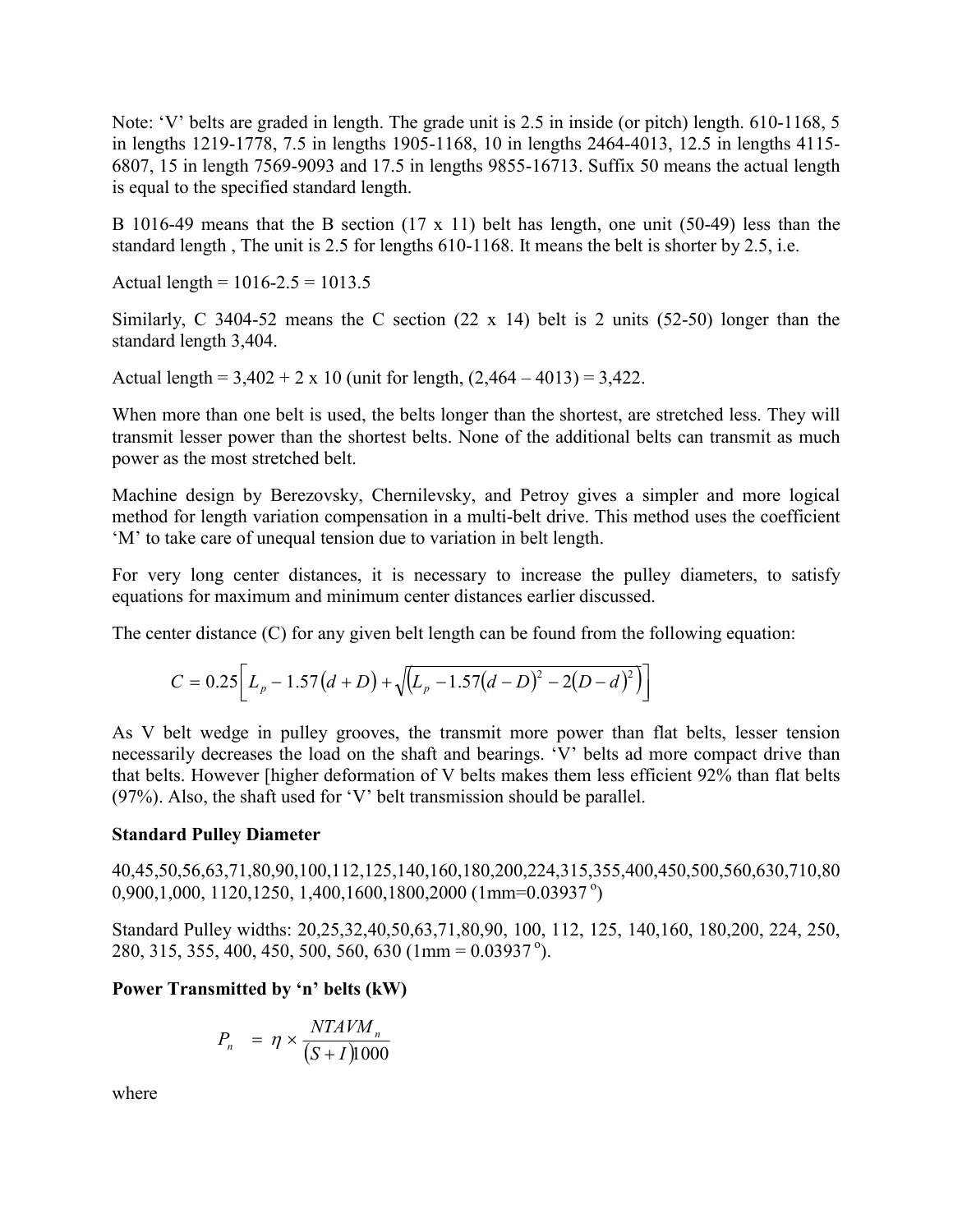$N = R.P.M of driving pulley$ 

 $T = T$ orque transmitted by one belt (kgm)

A = coefficient for arc of contact ( $\alpha$ ) for smaller pulley (Table 3)

$$
\alpha = \left[180 - 60 \frac{D - d}{C}\right]
$$
 where D and d are big and small

Pulley diameters and C the center distance, 'A' from Table 3

- V= velocity coefficient from Table 4
- $M =$  multi-belt drive factor from Table 6b

 $n = No$  of belts

- $S =$  Service factor Table 7
- $I = Idler correction I from Table 8$
- $\eta$  = Efficiency of transmission= 92% for V belts, 97% for flat belts

## **Example**

Design belt drives between shafts I and II for a 2.2kw transmission system shown in (fig.) that would run for about 8hrs everyday.

### **Solution**

From the Figure 3c, the motor speed  $= 700$  R.P.M

The intermediate sped are 1,400 and 500 R.P.M and the spindle speeds are 2,000, 1400, 1000, 710, 500, and 355 R.P.M.

Assuming a single 'V' ; belt transmission between shafts I and II and arc of contact =  $180^\circ$  ;  $\eta = 100\% = 1.0$ , N=700 ( at motor); A = 1, V = 1, for preliminary torque computation. From Table 7, for a daily 8hrs run, service factor  $S = 1$ , for normal torque light duty drive (without idler).

From the above,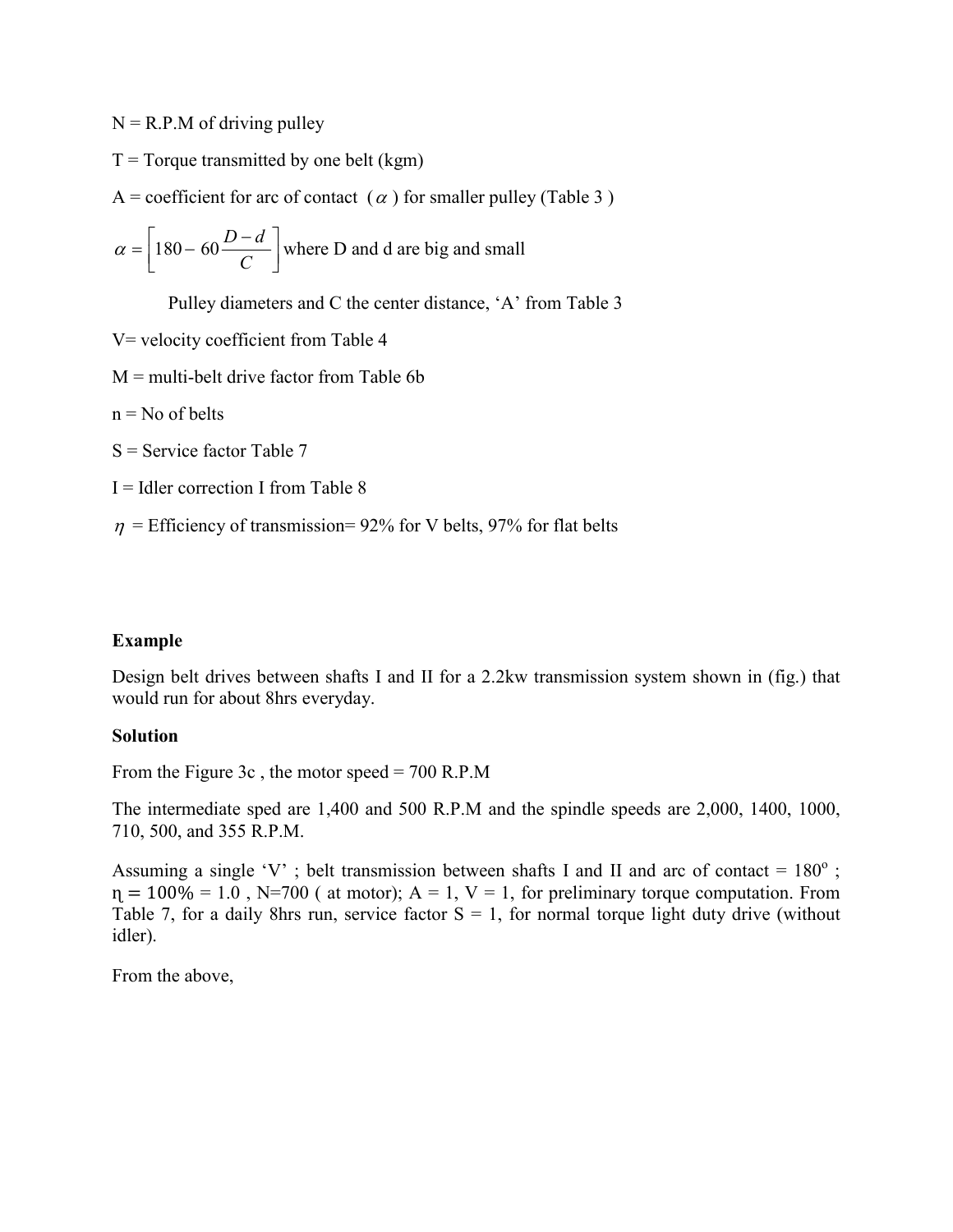$$
P_n = 2.2 = \frac{700 \times T \times 1 \times 1 \times 1}{1 \times 1000}
$$

$$
T = \frac{2.2 \times 1000}{700} = 3.143 \, kgM
$$

$$
= 3,143 \, kg \, mm
$$

From Table 5 'A' size belt with 6kgm torque capacity, would be suitable.

**Note:** Calculating pulley diameter-first, for higher transmission ratio saves time.

Transmission ratio = 
$$
i_t = I_{th} = \frac{1400}{700} = 2
$$

As the intermediate shaft has a higher speed (1400), it will carry the smaller pulley i.e.  $\phi$  90 (Table 5)

The motor shaft will have a bigger pulley.

$$
\therefore d_1 = 90; D_1 = \frac{1400}{700} \times 90 = 180
$$

While using stepped pulleys the sum of the small (d) and big (D) diameters should be kept equal to facilitate the usage of same belt length.

$$
d_1 + D_1 = d_2 + D_2 = d_3 + D_3
$$

Transmission ratio for 500 R.P.M on intermediate shaft II =  $i_1$  II 1

$$
i_{(II)} = \frac{500}{700} = \frac{5}{7}
$$
  
\n
$$
d_2 + D_2 = d_2 + \frac{7}{5}d_2 = d_1 + D_1 = 90 + 180 = 270
$$
  
\n
$$
d_2 = \frac{270}{2.4} = 112.5 \text{ and } D_2 = 112.5 \times 1.4 = 157.5
$$
  
\n
$$
C = \frac{3.5D}{\sqrt[3]{i}} = \frac{1.5 \times 157.5}{\sqrt[3]{7}} = 264.3
$$

From,  $C = 0.25 \left[ L_p - 1.57(d + D) + \sqrt{(L_p - 1.57(d - D)^2 - 2(D - d)^2)} \right]$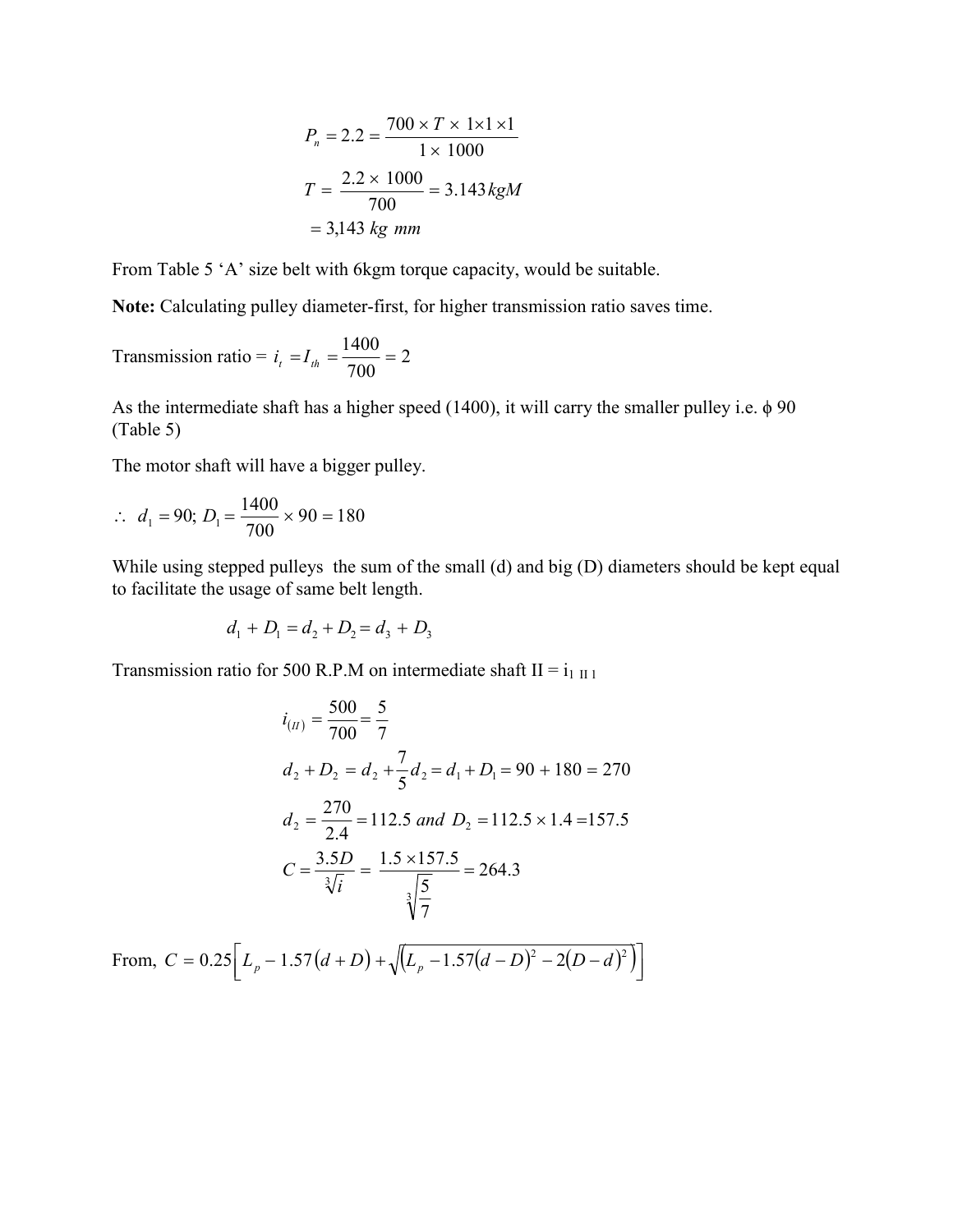$$
C = 264.3 = 0.25 (L_p + 1.57(112.5 + 157.5) +
$$
  
\n
$$
\sqrt{(L_p - 1.57(112.5 + 157.5)^2 - 2(157.5 - 112.5)^2}
$$
  
\n= 0.25 (L\_p - 423.9 +  $\sqrt{(L_p^2 - 847.8L_p + 179691.21 - 4050)}$   
\n= 0.25 (L\_p - 423.9 +  $\sqrt{(L_p^2 - 847.8L_p + 179641.21)}$   
\n1057.2 - L\_p + 423.9 =  $\sqrt{(L_p^2 - 847.8L_p + 179641.21)}$   
\n1481.1 - L\_p =  $\sqrt{(L_p^2 - 847.8L_p + 175641.21)}$ 

Squaring both sides,

2193657.2- 2962.2 
$$
L_p + L_p^2 = L_p^2
$$
 - 847.8  $L_p$  + 175641.21  
2193657.2- 175641.21 = (-847.8 + 2962.2)  $L_p$   
 $L_p = \frac{1478942.4}{2114.4} = 954.4$ 

From,

Inside length =  $L_1 = L_p - P$ 

From Table 9 for A belt  $P = 35$ 

 $\therefore L_i = 954.4 - 35 = 919.4$ 

Reference to Table 10 shows that A914 belt can be used for the drive

Actual C = 0.25[(914+35) – 423.9 + 
$$
\sqrt{[949 - 423.9]^2 - 4050}
$$
  
= 261.5

Now, let us take other factors into account. The problem of arc of contact will be acute to the highest transmission ratio, i.e. 2.

$$
\alpha = 180 - 60 \frac{D - d}{C}
$$
  
= 180 - 60  $\frac{180 - 90}{C}$  = 159.45°, for smaller pulley

From Table 3,  $A = 0.95$  for  $160^{\circ}$  Arc

Velocity at the smaller pulley =  $\frac{\pi d n}{60,000}$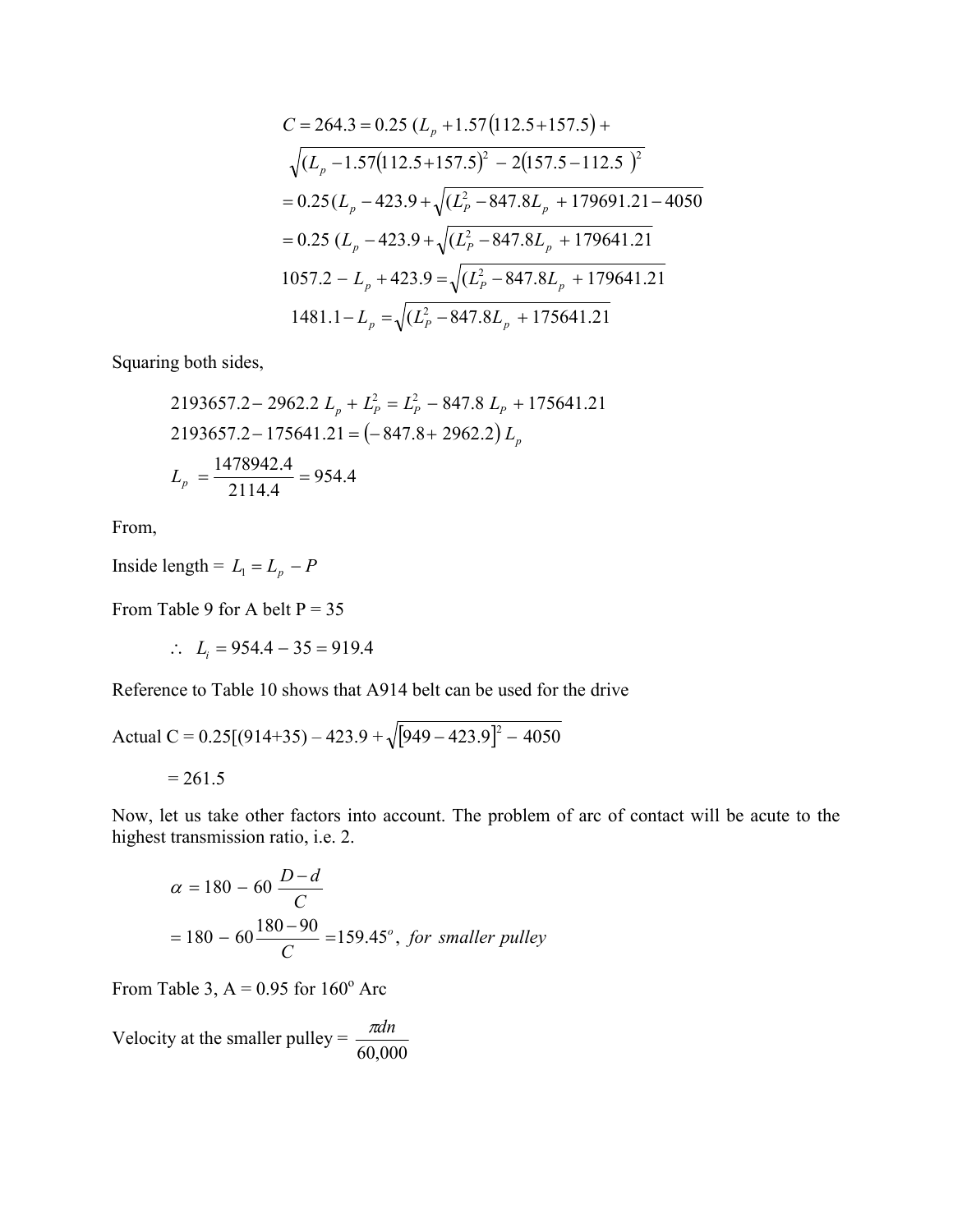$$
= \frac{\pi \times 90 \times 1400}{60,000} = 6.6 \text{ m/sec}
$$

From Table 4, for 5m/sec. V=1.03

 $= 1.02$  for 6.6m/sec

From

$$
P_n = \eta \times \frac{NTAVMn}{(S+1)1000}
$$
  
= 
$$
\frac{0.92 \times 700 \times 3.143 \times 0.95 \times 1.02 \times 1}{(1+0)1,000}
$$
  
= 1.96 kW

The power capacity can be increased by placing idler within the belt loop, and pushing the slack side. The idler increases the arc of contact, and the power capacity. However, an idler outside the belt loop or/and on the taut side, decreases power capacity by increasing the device factor (Tables 7, 8).

Let us use flat belts for the three-stepped pulley, the statement that rubberized fabric belts can be used for  $0.2$ -0.26 mm<sup>2</sup> effective tension.

From

$$
d = 53 - 65\sqrt[3]{T} (T \text{ in } Nm)
$$
  
= 53 - 65 $\sqrt[3]{31.43}$  = 167.2 - 205.1

Nearest std. pulley diameters are 160 and 200

For  $\phi$  160 pulley on the intermediate shaft,

Tensile force on belt = 
$$
\frac{T}{d/2} = \frac{3143}{160/2} = 39.28 kg
$$
  
Belt cross sectional area =  $\frac{39.28}{0.2} = 196.4 mm^2$ 

From ,  $d \geq 30$  t

$$
t = \frac{d}{30} = \frac{160}{30} = 5.33 = 5
$$
  
Belt width =  $\frac{196.4}{5} = 39.28 = 40$